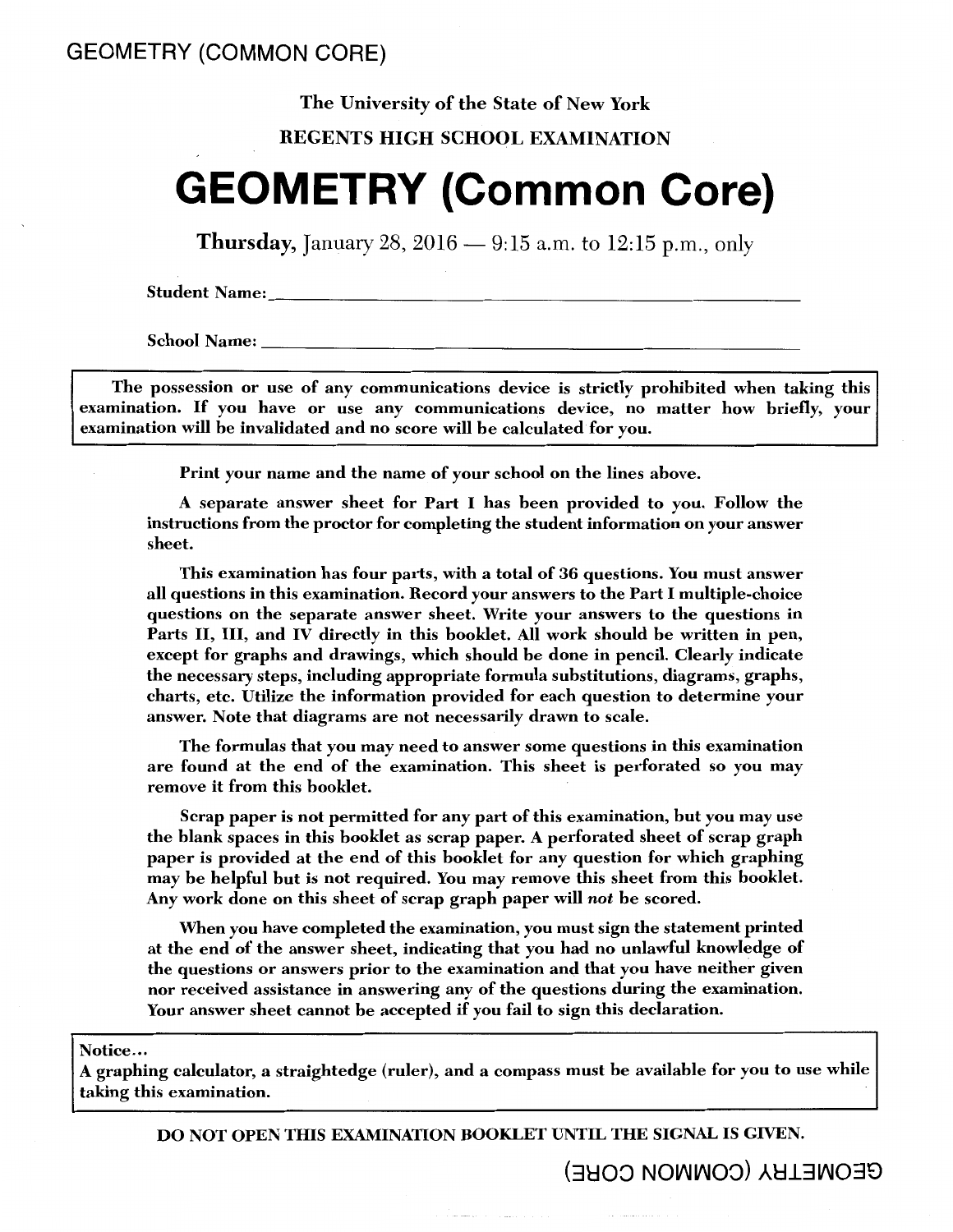#### Part I

Answer all 24 questions in this part. Each correct answer will receive 2 credits. Utilize the information provided for each question to determine your answer. Note that diagrams are not necessarily drawn to scale. For each statement or question, choose the word or expression that, of those given, best completes the statement or answers the question. [ 48]

1 William is drawing pictures of cross sections of the right circular cone below.

Use this space for computations.



Which drawing can *not* be a cross section of a cone?



2 An equation of a line perpendicular to the line represented by the equation  $y = -\frac{1}{2}x - 5$  and passing through (6, -4) is (1)  $y = -\frac{1}{2}x + 4$  (3)  $y = 2x + 14$ 

(2)  $y = -\frac{1}{2}x - 1$ (4)  $y = 2x - 16$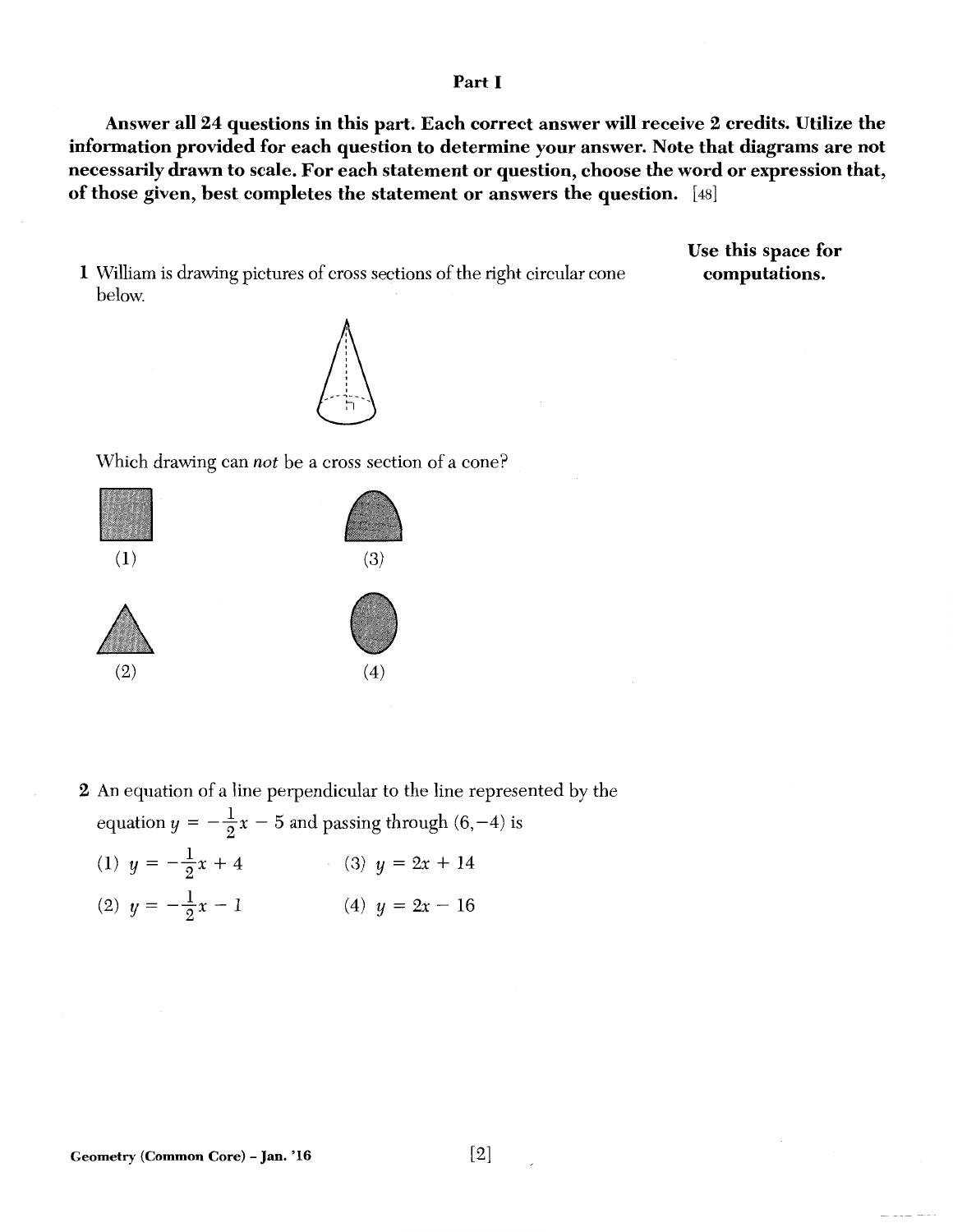3 In parallelogram *QRST* shown below, diagonal *TR* is drawn, *U* and *V*  are points on *TS* and *QR,* respectively, and *UV* intersects *TR* at W.

Use this space for computations.



- If  $m\angle S = 60^\circ$ ,  $m\angle SRT = 83^\circ$ , and  $m\angle TWU = 35^\circ$ , what is  $m\angle WVQ$ <sup>p</sup> (1) 37° (3) 72° (2)  $60^{\circ}$  (4)  $83^{\circ}$
- 4 A fish tank in the shape of a rectangular prism has dimensions of 14 inches, 16 inches, and 10 inches. The tank contains 1680 cubic inches of water. What percent of the fish tank is empty?
	- (1) 10 (3) 50
	- (2) 25 (4) 75

5 Which transformation would result in the perimeter of a triangle being different from the perimeter of its image?

(1)  $(x,y) \to (y,x)$  (3)  $(x,y) \to (4x,4y)$ (2)  $(x,y) \rightarrow (x, -y)$  (4)  $(x,y) \rightarrow (x + 2, y - 5)$ 

# [OVER]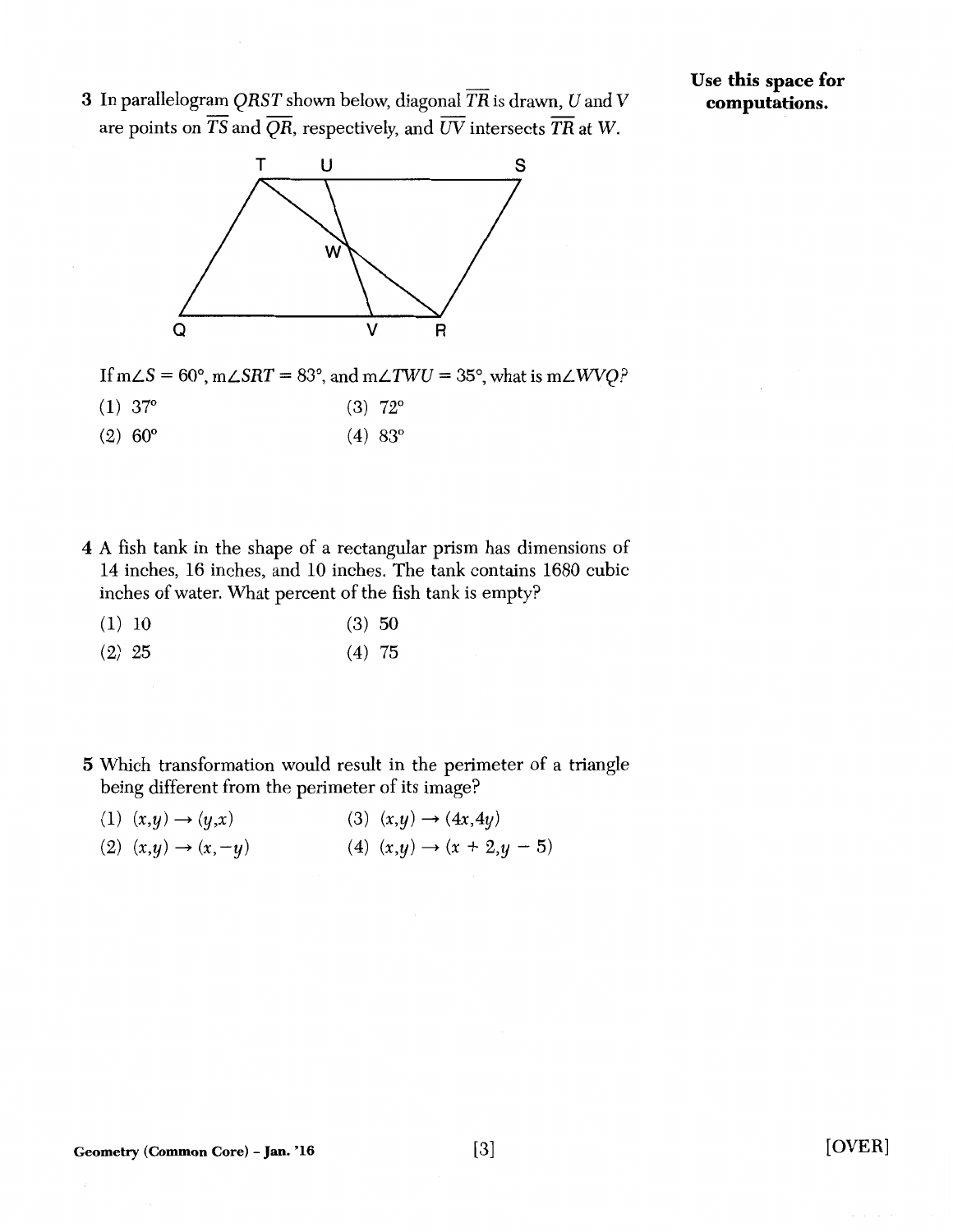6 In the diagram below,  $\overleftrightarrow{FE}$  bisects  $\overrightarrow{AC}$  at B, and  $\overleftrightarrow{GE}$  bisects  $\overrightarrow{BD}$  at C.

Use this space for computations.



Which statement is always true?

- (1)  $\overline{AB} \cong \overline{DC}$ (3)  $\overleftrightarrow{BD}$  bisects  $\overline{GE}$  at C.
- (2)  $\overline{FB} \cong \overline{EB}$ (4)  $\overleftrightarrow{AC}$  bisects  $\overline{FE}$  at B.
- 7 As shown in the diagram below, a regular pyramid has a square base whose side measures 6 inches.



If the altitude of the pyramid measures 12 inches, its volume, in cubic inches, is

- $(1)$  72  $(3)$  288
- $(2)$  144  $(4)$  432

ر<br>مورچ اور مور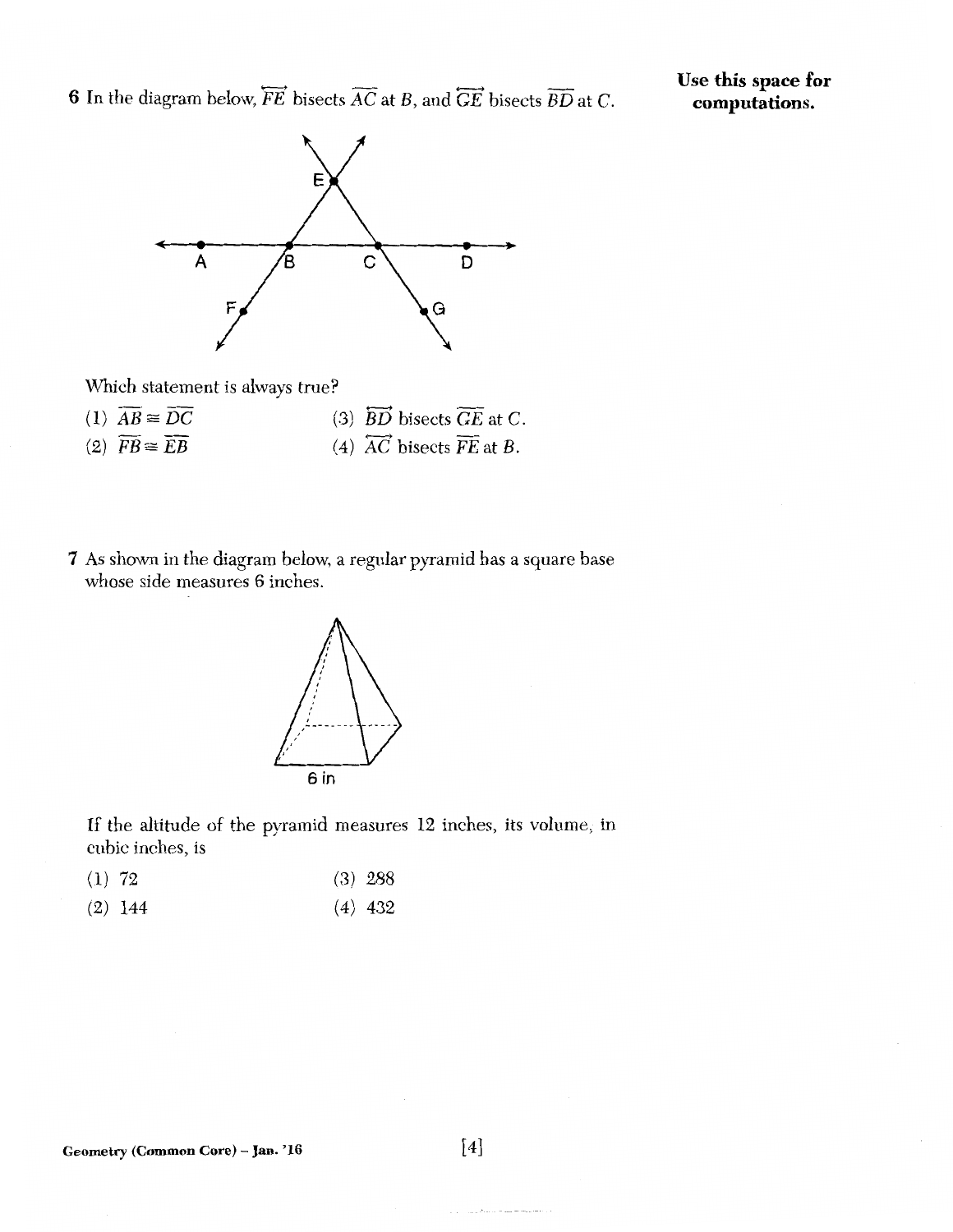8 Triangle ABC and triangle DEF are graphed on the set of axes below.



Which sequence of transformations maps triangle ABC onto triangle DEF?

- (1) a reflection over the x-axis followed by a reflection over the y-axis
- (2) a 180° rotation about the origin followed by a reflection over the line  $y = x$
- (3) a  $90^\circ$  clockwise rotation about the origin followed by a reflection over the y-axis
- (4) a translation 8 units to the right and 1 unit up followed by a 90° counterclockwise rotation about the origin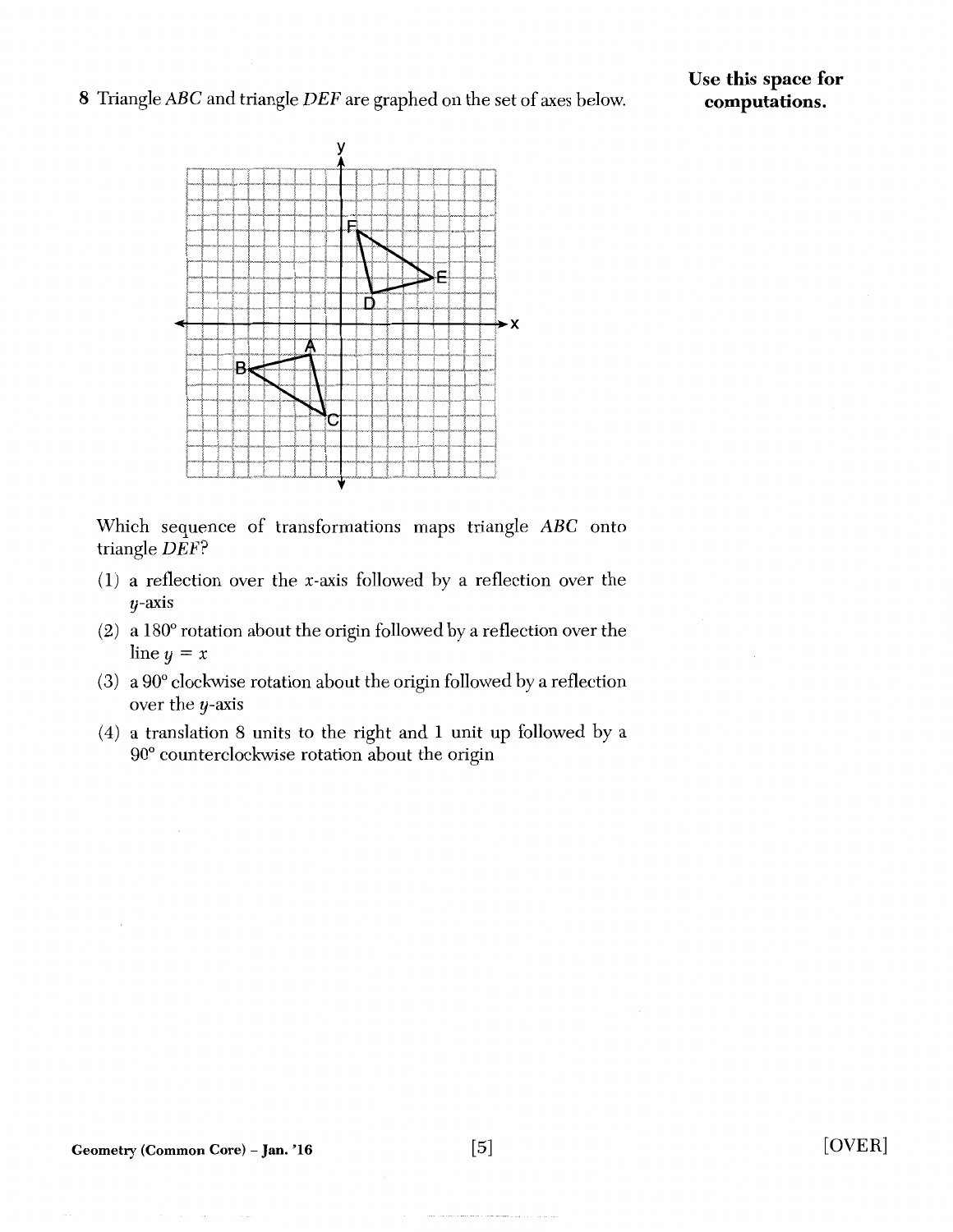**9** In  $\triangle ABC$ , the complement of  $\angle B$  is  $\angle A$ . Which statement is always true?

- (1)  $\tan \angle A = \tan \angle B$ (3) cos  $\angle A = \tan \angle B$
- (2)  $\sin \angle A = \sin \angle B$ (4)  $\sin \angle A = \cos \angle B$
- 10 A line that passes through the points whose coordinates are  $(1,1)$  and (5,7) is dilated by a scale factor of 3 and centered at the origin. The image of the line
	- ( 1) is perpendicular to the original line
	- (2) is parallel to the original line
	- ( 3) passes through the origin
	- (4) is the original line





When *ABCD* is rotated 90° in a counterclockwise direction about the origin, its image is quadrilateral  $A'B'C'D'$ . Is distance preserved under this rotation, and which coordinates are correct for the given vertex?

- (1) no and  $C'(1,2)$
- (3) yes and  $A'(6,2)$ (4) yes and  $B'(-3,4)$
- $(2)$  no and  $D'(2,4)$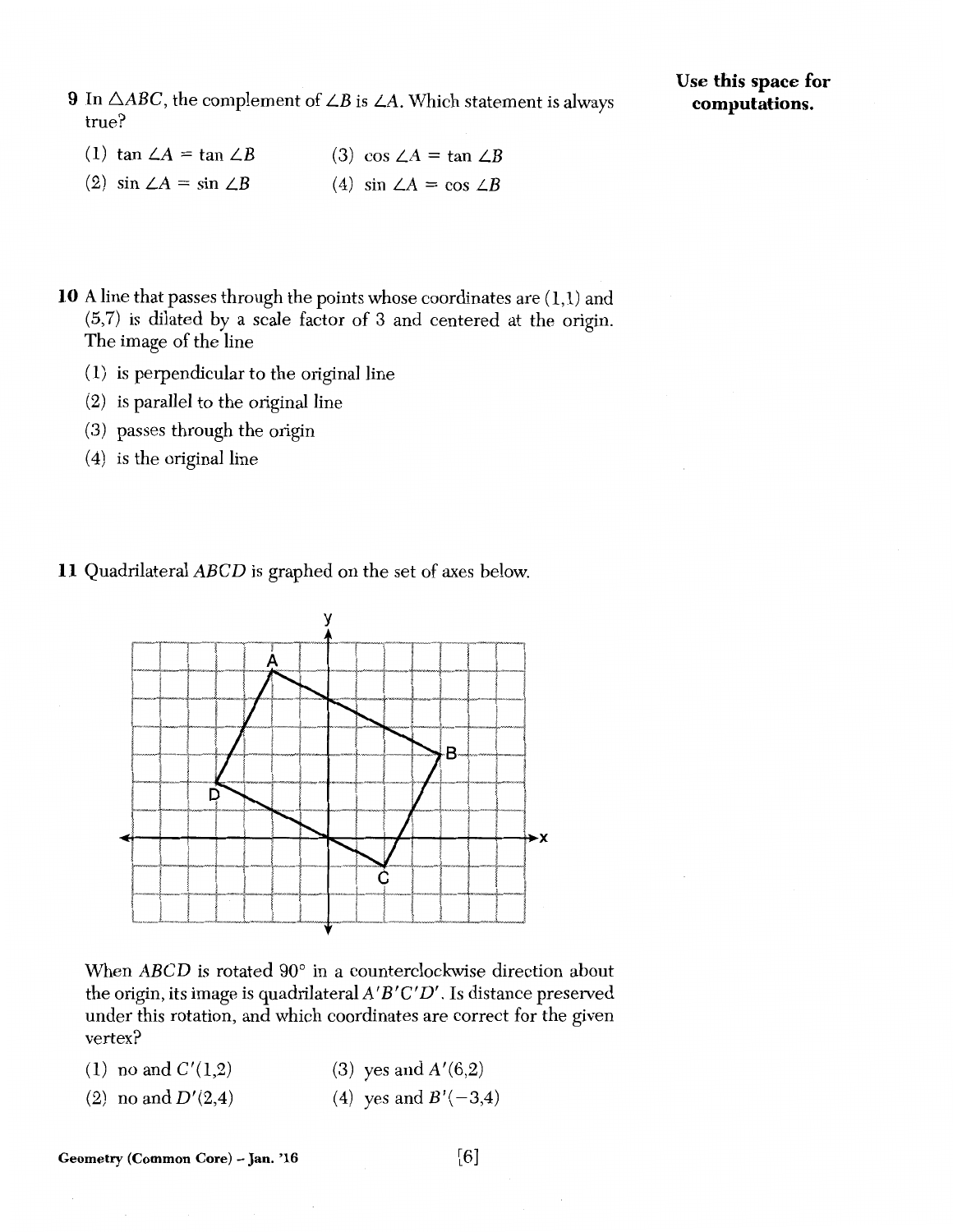12 In the diagram below of circle 0, the area of the shaded sector *LOM*  is  $2\pi$  cm<sup>2</sup>.

Use this space for computations.



If the length of  $\overline{NL}$  is 6 cm, what is  $m\angle N$ ?

| $(1) 10^{\circ}$ | $(3)$ 40 $^{\circ}$ |
|------------------|---------------------|
|------------------|---------------------|

 $(2)$  20 $^{\circ}$  $(4)80^{\circ}$ 

13 In the diagram below,  $\triangle ABC \sim \triangle DEF$ .



If  $AB = 6$  and  $AC = 8$ , which statement will justify similarity by SAS?

- (1)  $DE = 9$ ,  $DF = 12$ , and  $\angle A \cong \angle D$
- (2)  $DE = 8$ ,  $DF = 10$ , and  $\angle A \cong \angle D$
- (3)  $DE = 36$ ,  $DF = 64$ , and  $\angle C \cong \angle F$
- (4)  $DE = 15$ ,  $DF = 20$ , and  $\angle C \cong \angle F$
- 14 The diameter of a basketball is approximately 9.5 inches and the diameter of a tennis ball is approximately 2.5 inches. The volume of the basketball is about how many times greater than the volume of the tennis ball?
	- (1) 3591 (3) 55
	- (2) 65 (4) 4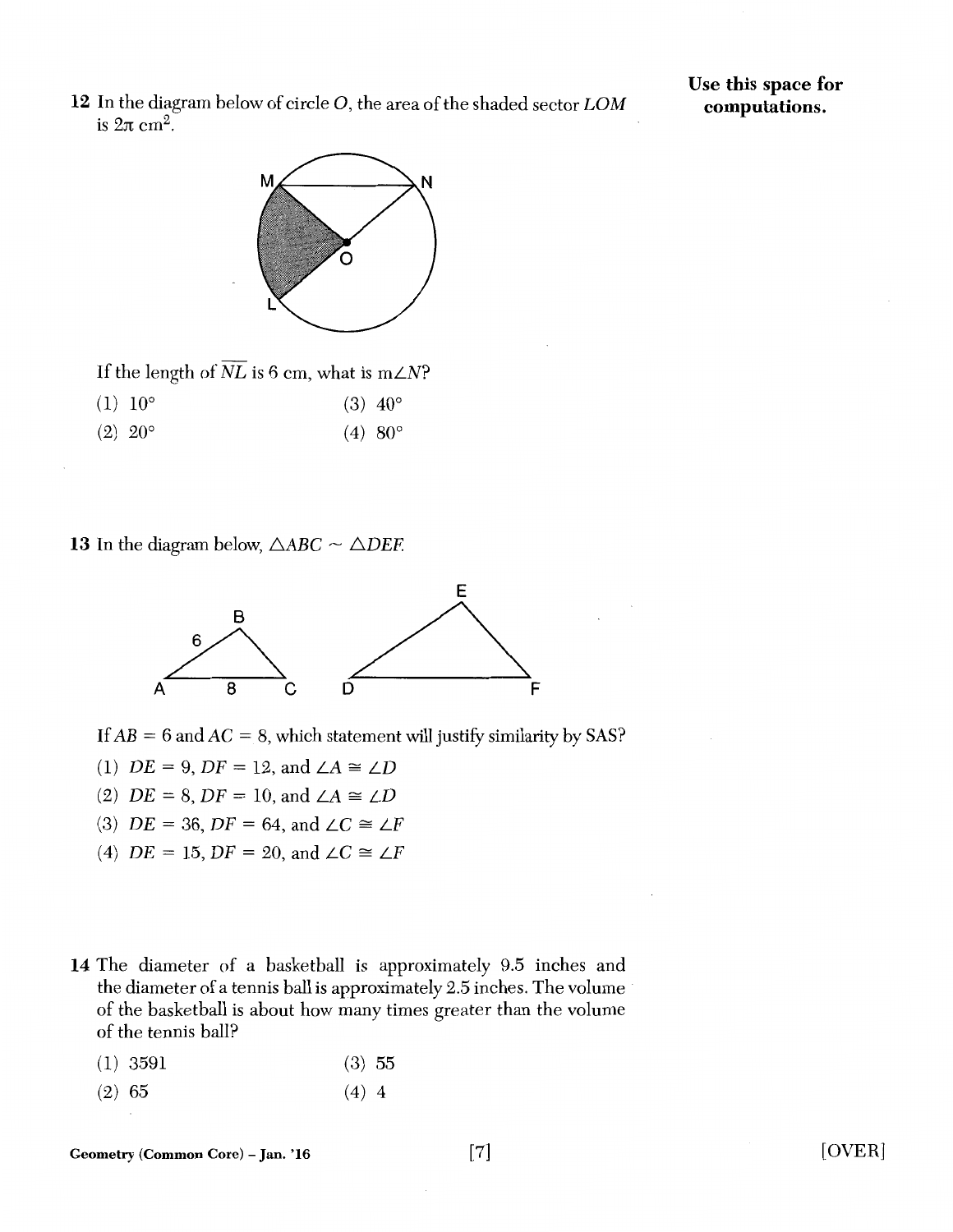- Use this space for computations.
- 15 The endpoints of one side of a regular pentagon are  $(-1,4)$  and  $(2,3)$ . What is the perimeter of the pentagon?
	- (1)  $\sqrt{10}$  (3)  $5\sqrt{2}$
	- (2)  $5\sqrt{10}$  (4)  $25\sqrt{2}$
- 16 In the diagram of right triangle *ABC* shown below, *AB* = 14 and  $AC = 9$ .



What is the measure of *LA,* to the *nearest degree?* 

- (1) 33 (3) 50
- $(2)$  40 (4) 57
- 17 What are the coordinates of the center and length of the radius of the circle whose equation is  $x^2 + 6x + y^2 - 4y = 23$ ?
	- (1)  $(3, -2)$  and 36 (3)  $(-3,2)$  and 36
	- (2)  $(3, -2)$  and 6  $(4) (-3,2)$  and 6
- 18 The coordinates of the vertices of  $\triangle RST$  are  $R(-2, -3)$ ,  $S(8,2)$ , and  $T(4,5)$ . Which type of triangle is  $\triangle RST$ ?
	- (1) right (3) obtuse
	- (2) acute (4) equiangular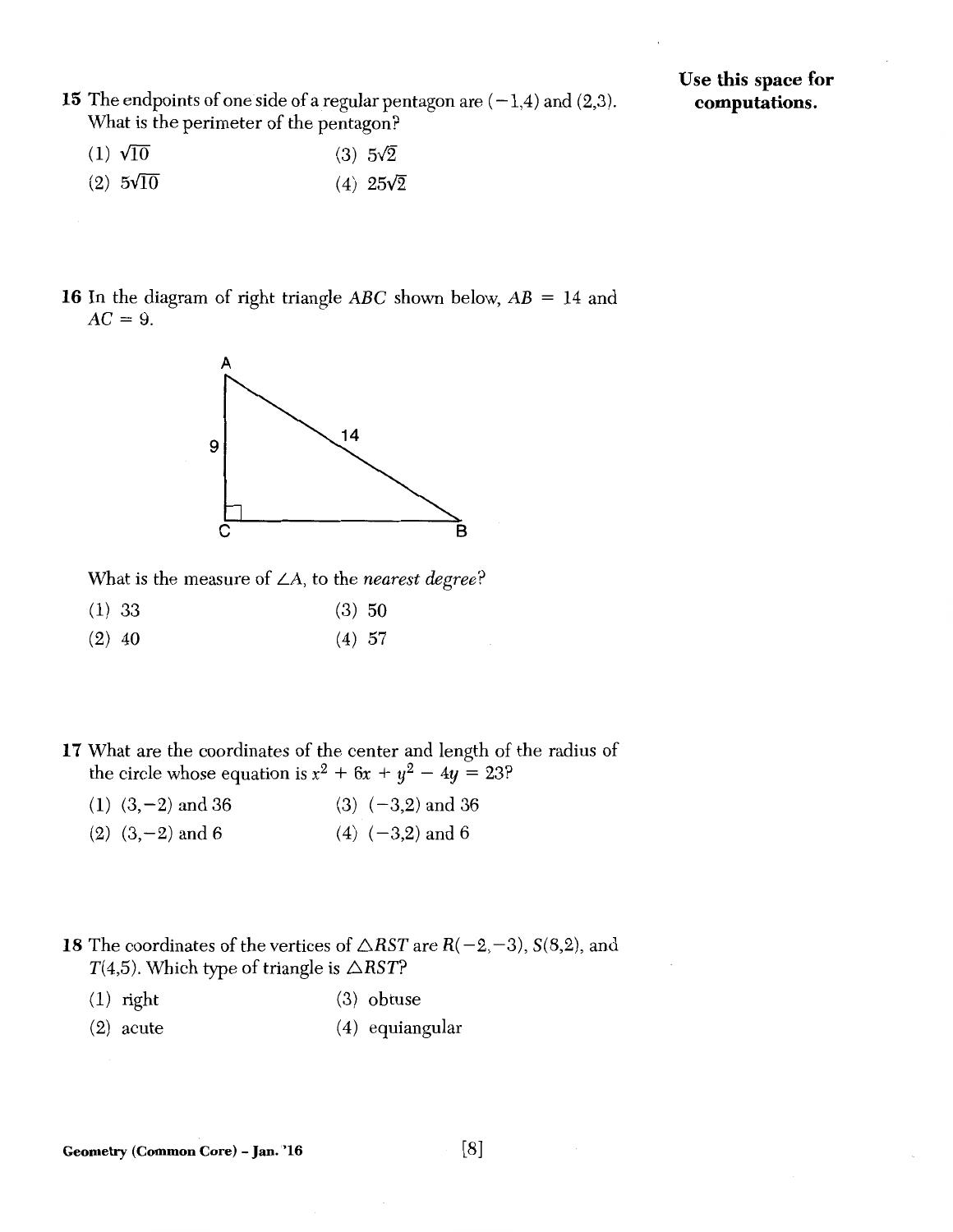- 19 Molly wishes to make a lawn ornament in the form of a solid sphere. The clay being used to make the sphere weighs .075 pound per cubic inch. If the sphere's radius is 4 inches, what is the weight of the sphere, to the *nearest pound?* 
	- (1) 34 (3) 15
	- (2) 20  $(4)$  4

20 The ratio of similarity of  $\triangle BOY$  to  $\triangle GRL$  is 1:2. If  $BO = x + 3$  and  $GR = 3x - 1$ , then the length of  $\overline{GR}$  is

| (1)5 |  | $(3)$ 10 |  |
|------|--|----------|--|
|      |  |          |  |

- (2) 7 (4) 20
- 21 In the diagram below,  $\overline{DC}$ ,  $\overline{AC}$ ,  $\overline{DOB}$ ,  $\overline{CB}$ , and  $\overline{AB}$  are chords of circle 0, *FDE* is tangent at point D, and radius *AO* is drawn. Sam decides to apply this theorem to the diagram: "An angle inscribed in a semi-circle is a right angle."

![](_page_8_Figure_8.jpeg)

Which angle is Sam referring to?

|        | $(1)$ $\angle AOB$ | $(3)$ $\angle DCB$                                                                                         |
|--------|--------------------|------------------------------------------------------------------------------------------------------------|
| $\sim$ | $\cdots$           | $\left( \begin{array}{ccc} 1 & \cdot & \cdot & \cdot \\ \cdot & \cdot & \cdot & \cdot \end{array} \right)$ |

| (2) $\angle BAC$ |  | $(4)$ $\angle FDB$ |
|------------------|--|--------------------|
|------------------|--|--------------------|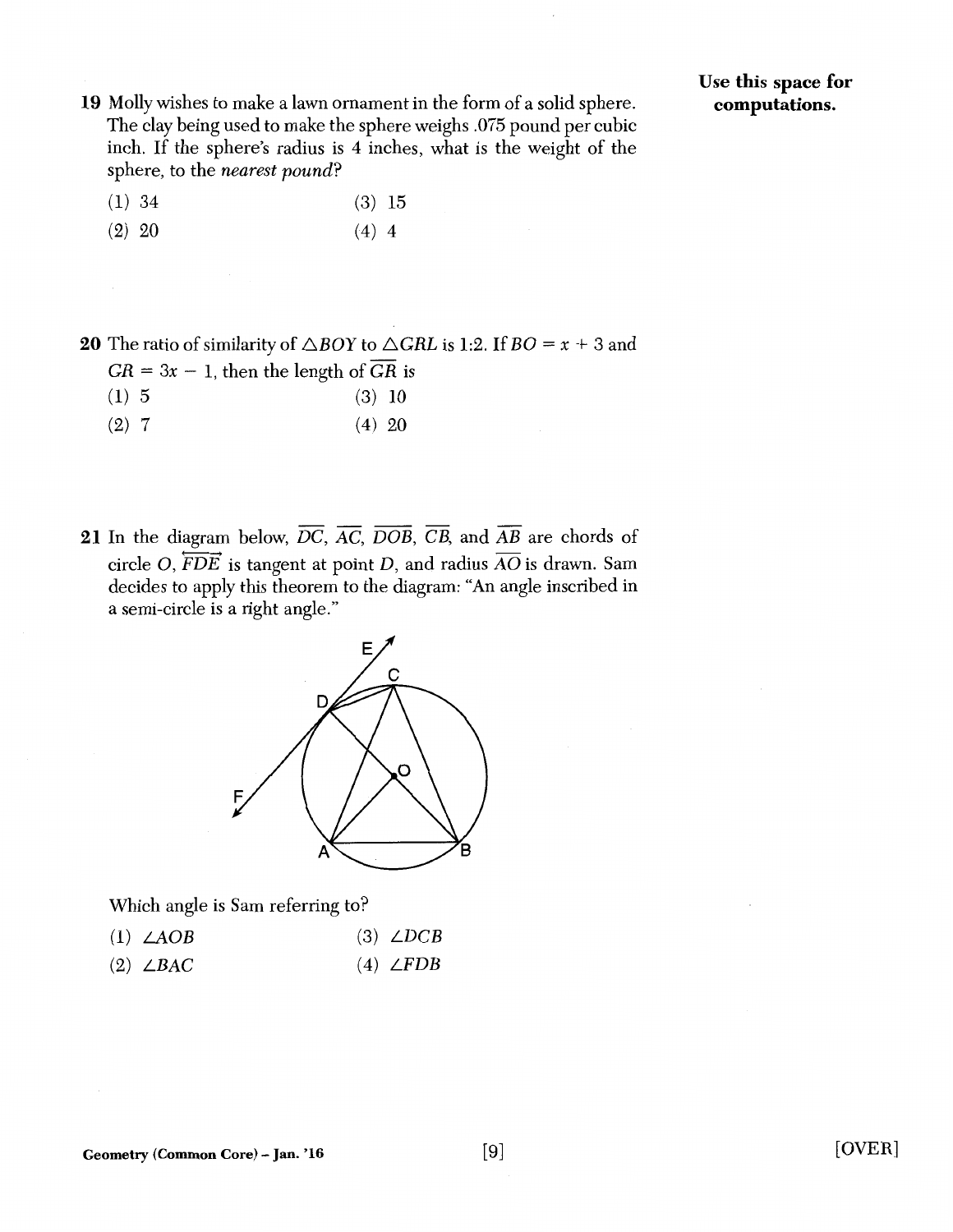Use **this** space **for computations.** 

22 In the diagram below,  $\overline{CD}$  is the altitude drawn to the hypotenuse  $\overline{AB}$ of right triangle ABC.

![](_page_9_Figure_2.jpeg)

Which lengths would *not* produce an altitude that measures 6 $\sqrt{2}$ ?

- (1)  $AD = 2$  and  $DB = 36$  (3)  $AD = 6$  and  $DB = 12$
- (2)  $AD = 3$  and  $AB = 24$  (4)  $AD = 8$  and  $AB = 17$
- 23 A designer needs to create perfectly circular necklaces. The necklaces each need to have a radius of 10 cm. What is the largest number of necklaces that can be made from 1000 cm of wire?
	- (1) 15 (3) 31
	- (2) 16 (4) 32
- 24 In  $\triangle$ *SCU* shown below, points *T* and *O* are on  $\overline{SU}$  and  $\overline{CU}$ , respectively. Segment *OT* is drawn so that  $\angle C \cong \angle OTU$ .

![](_page_9_Figure_10.jpeg)

If  $TU = 4$ ,  $OU = 5$ , and  $OC = 7$ , what is the length of  $\overline{ST}$ ?

- (1) 5.6 (3) 11
- (2) 8.75 (4) 15

Geometry (Common Core) - Jan. '16  $[10]$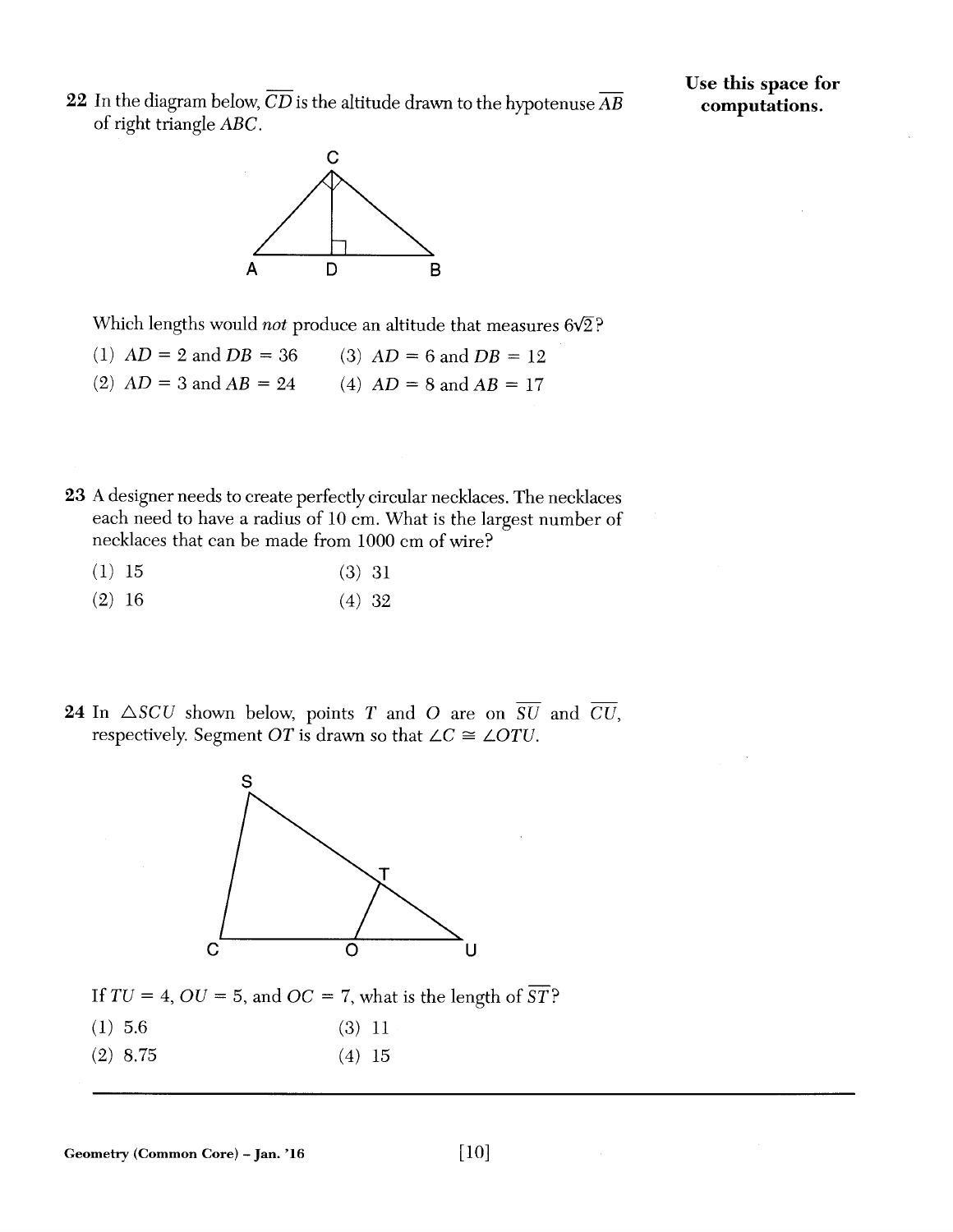## Part II

Answer all 7 questions in this part. Each correct answer will receive 2 credits. Clearly indicate the necessary steps, including appropriate formula substitutions, diagrams, graphs, charts, etc. Utilize the information provided for each question to determine your answer. Note that diagrams are not necessarily drawn to scale. For all questions in this part, a correct numerical answer with no work shown will receive only I credit. All answers should be written in pen, except for graphs and drawings, which should be done in pencil. [14]

![](_page_10_Figure_2.jpeg)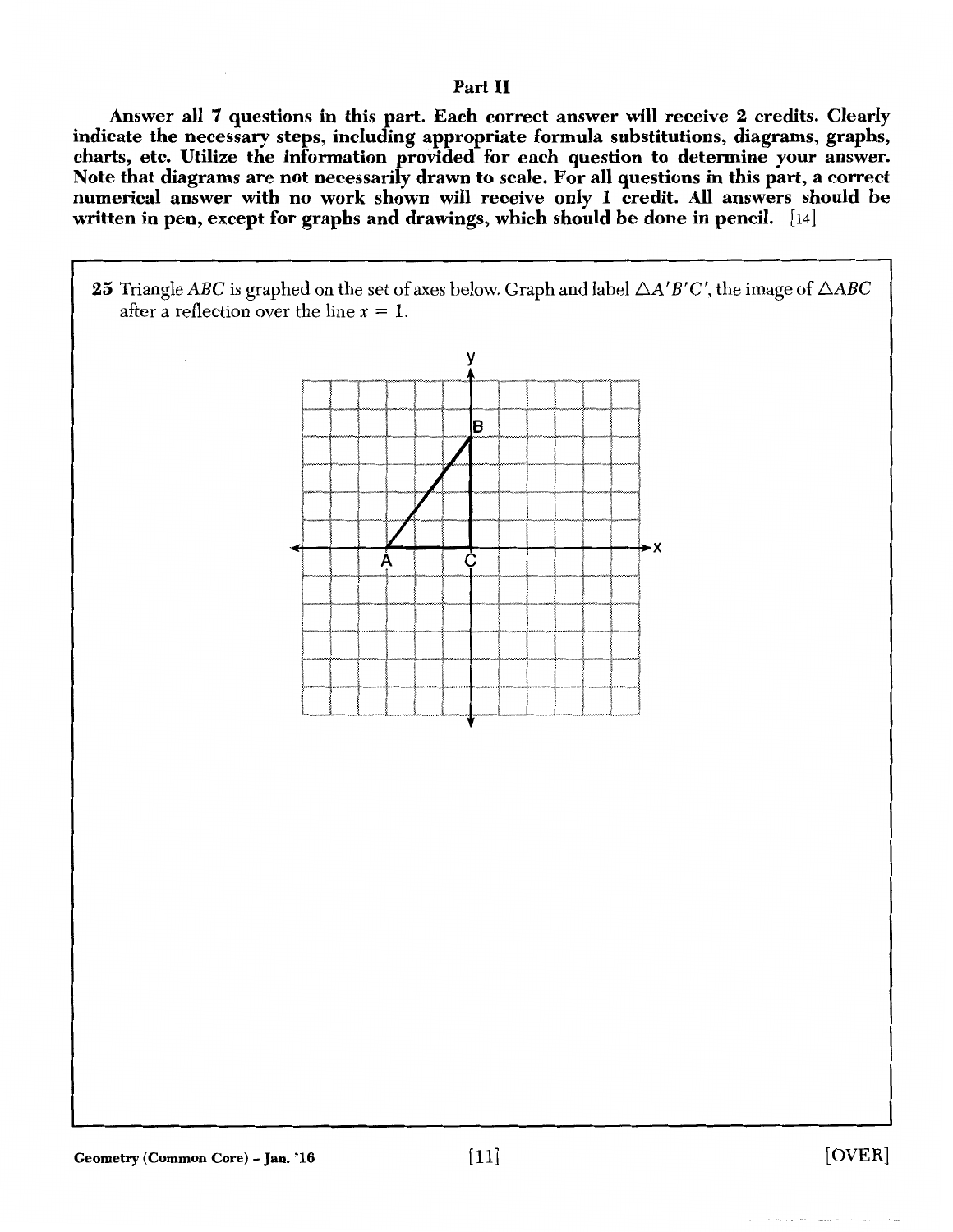**26** In the diagram below of circle O with diameter  $\overline{BC}$  and radius  $\overline{OA}$ , chord  $\overline{DC}$  is parallel to chord BA.

![](_page_11_Figure_1.jpeg)

If  $m\angle BCD = 30^{\circ}$ , determine and state  $m\angle AOB$ .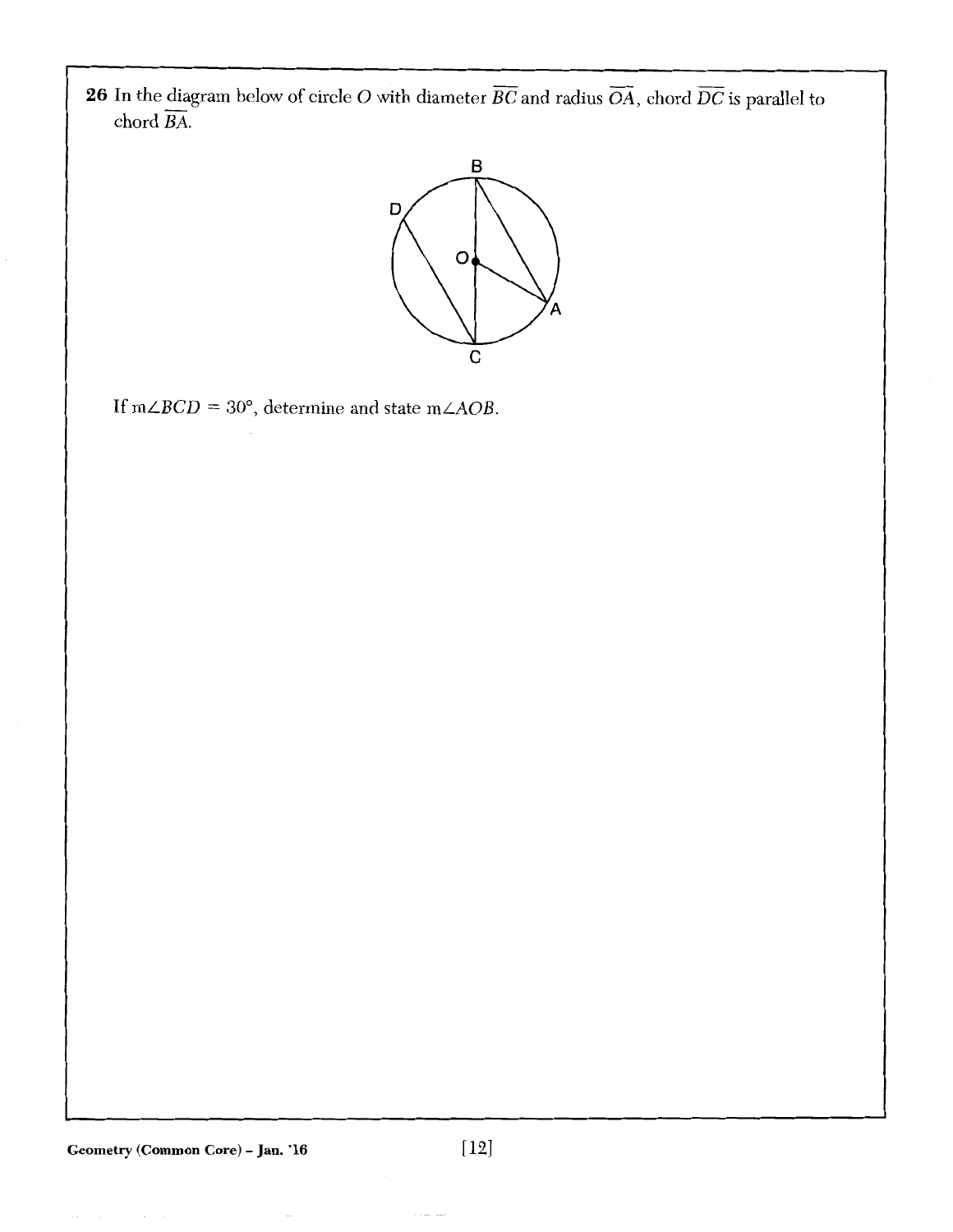![](_page_12_Figure_0.jpeg)

Geometry (Common Core) – Jan. '16  $[13]$   $[OVER]$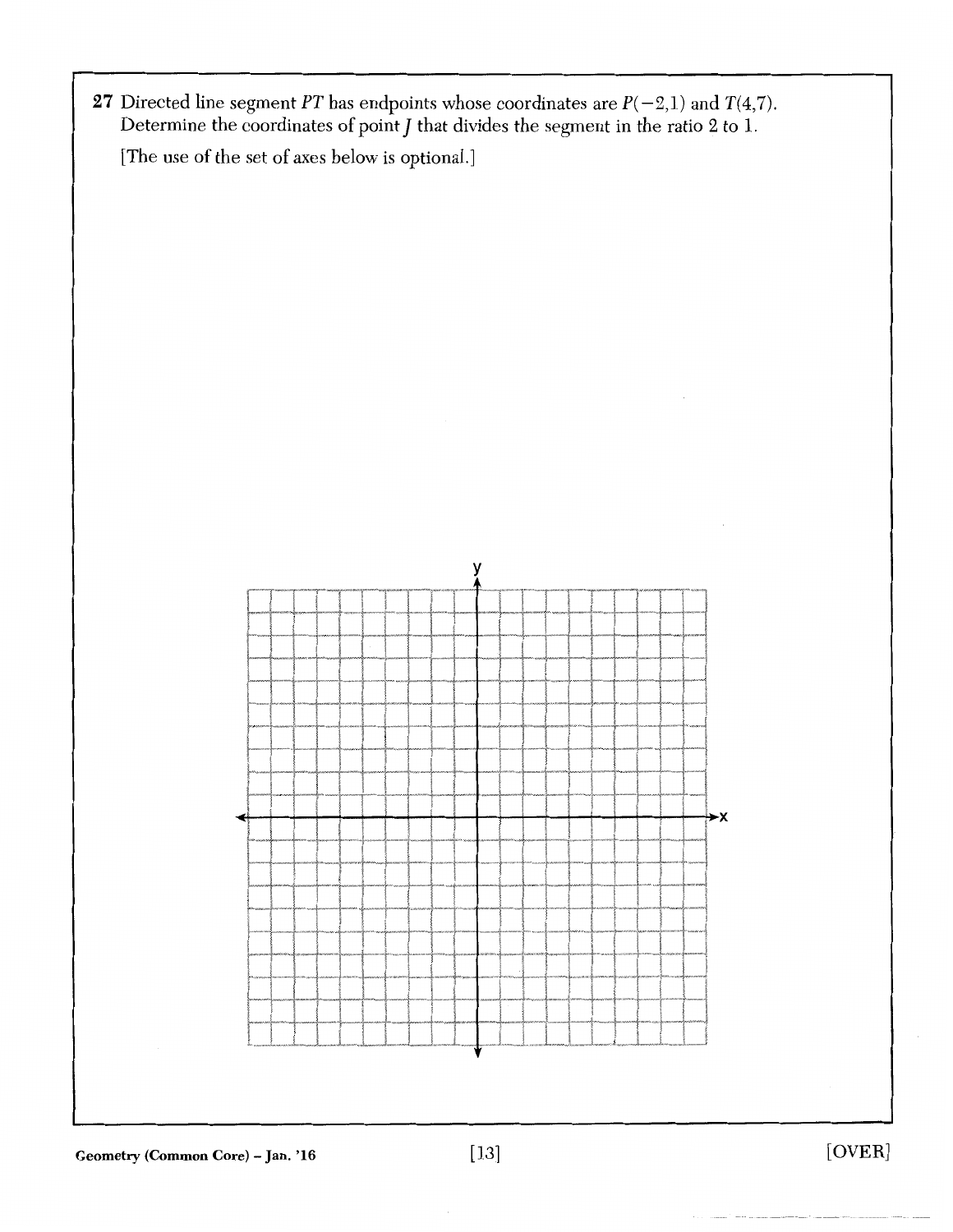28 As graphed on the set of axes below,  $\triangle A'B'C'$  is the image of  $\triangle ABC$  after a sequence of transformations.

![](_page_13_Figure_1.jpeg)

Is *LA'B'C'* congruent to *LABC?* Use the properties of rigid motion to explain your answer.

\  $\overline{ }$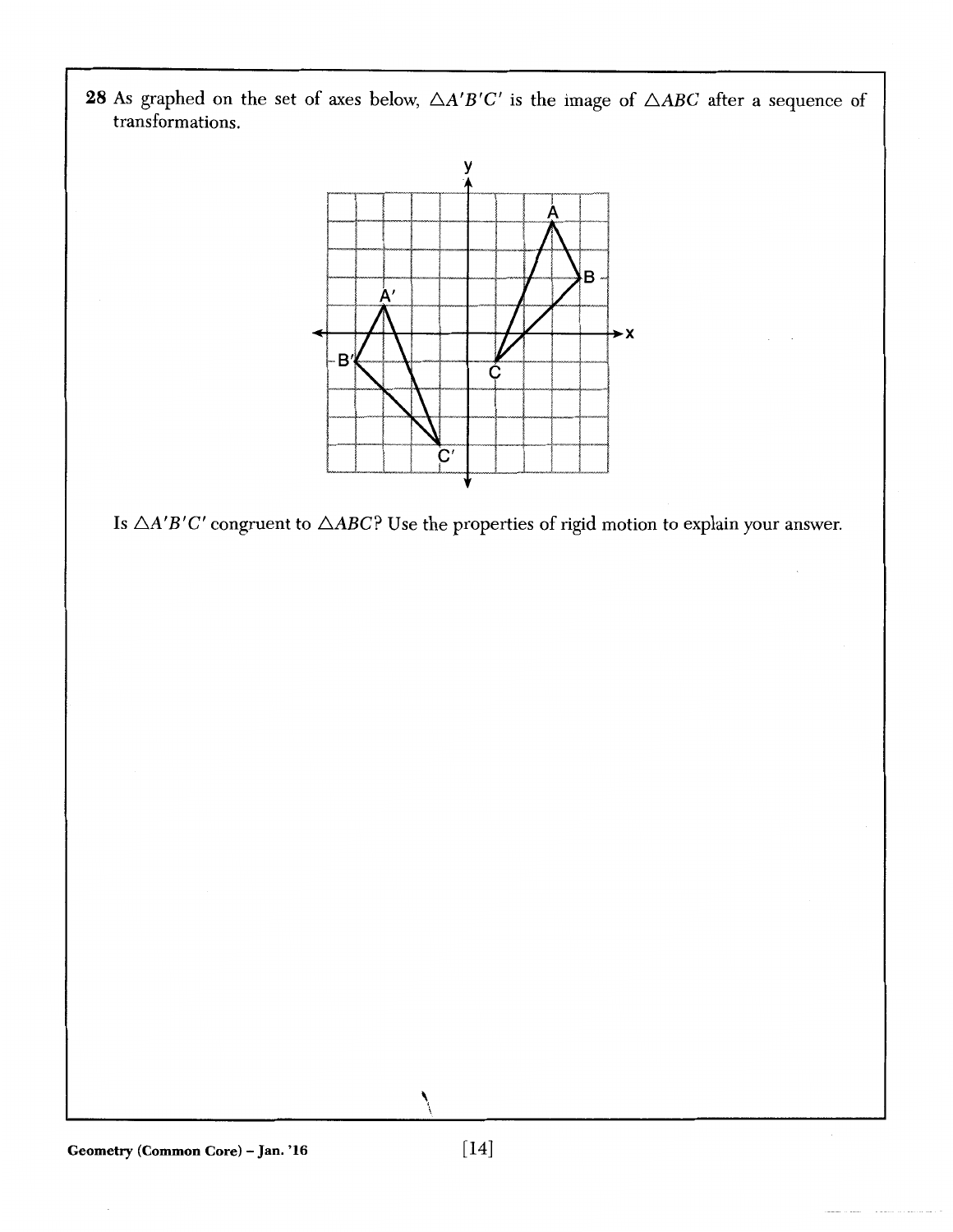**29** A carpenter leans an extension ladder against a house to reach the bottom of a window 30 feet above the ground. As shown in the diagram below, the ladder makes a 70° angle with the ground. To the *nearest foot,* determine and state the length of the ladder.

![](_page_14_Figure_1.jpeg)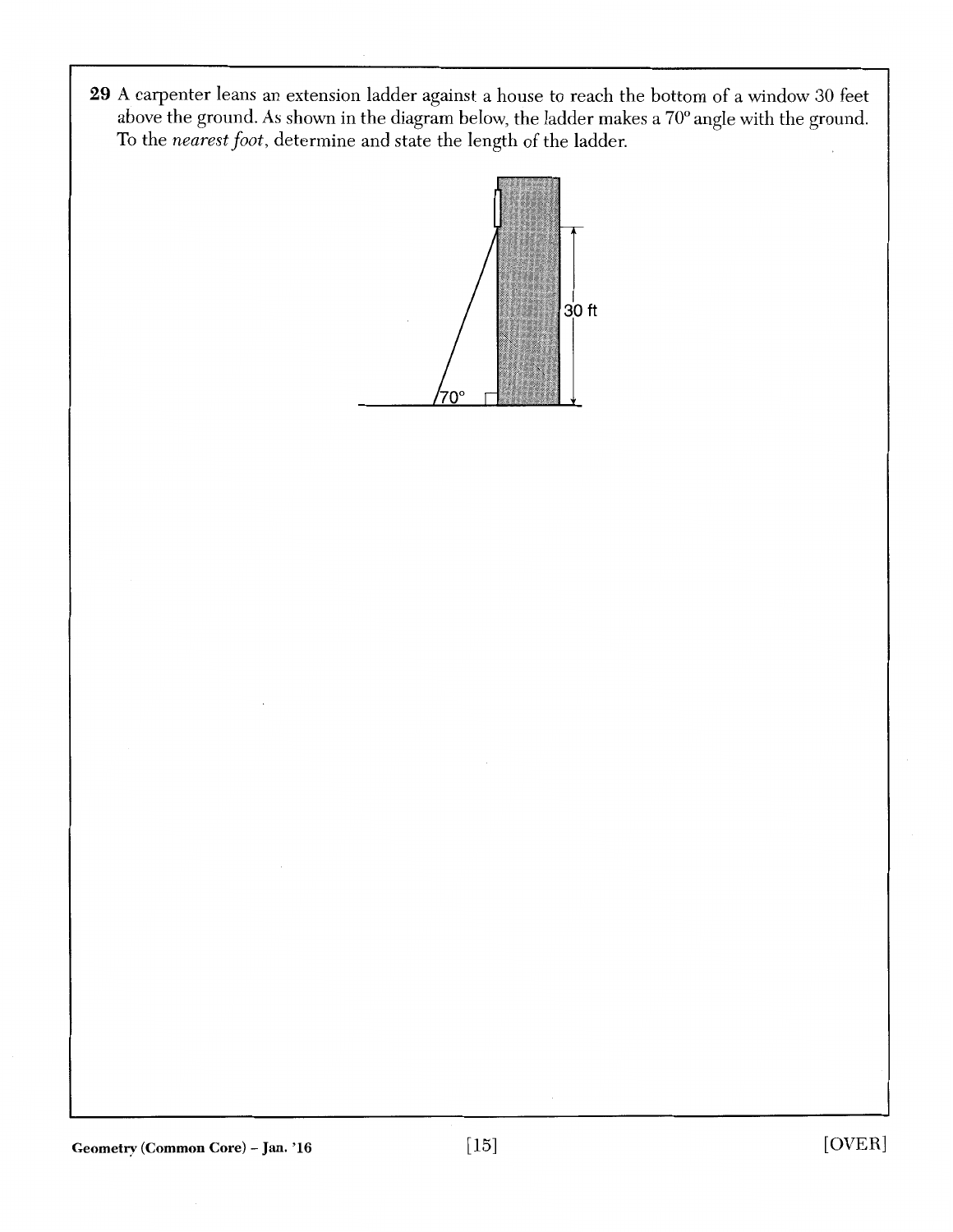30 During an experiment, the same type of bacteria is grown in two petri dishes. Petri dish *A* has a diameter of 51 mm and has approximately 40,000 bacteria after 1 hour. Petri dish B has a diameter of 75 mm and has approximately 72,000 bacteria after 1 hour.

![](_page_15_Figure_1.jpeg)

Determine and state which petri dish has the greater population density of bacteria at the end of the first hour.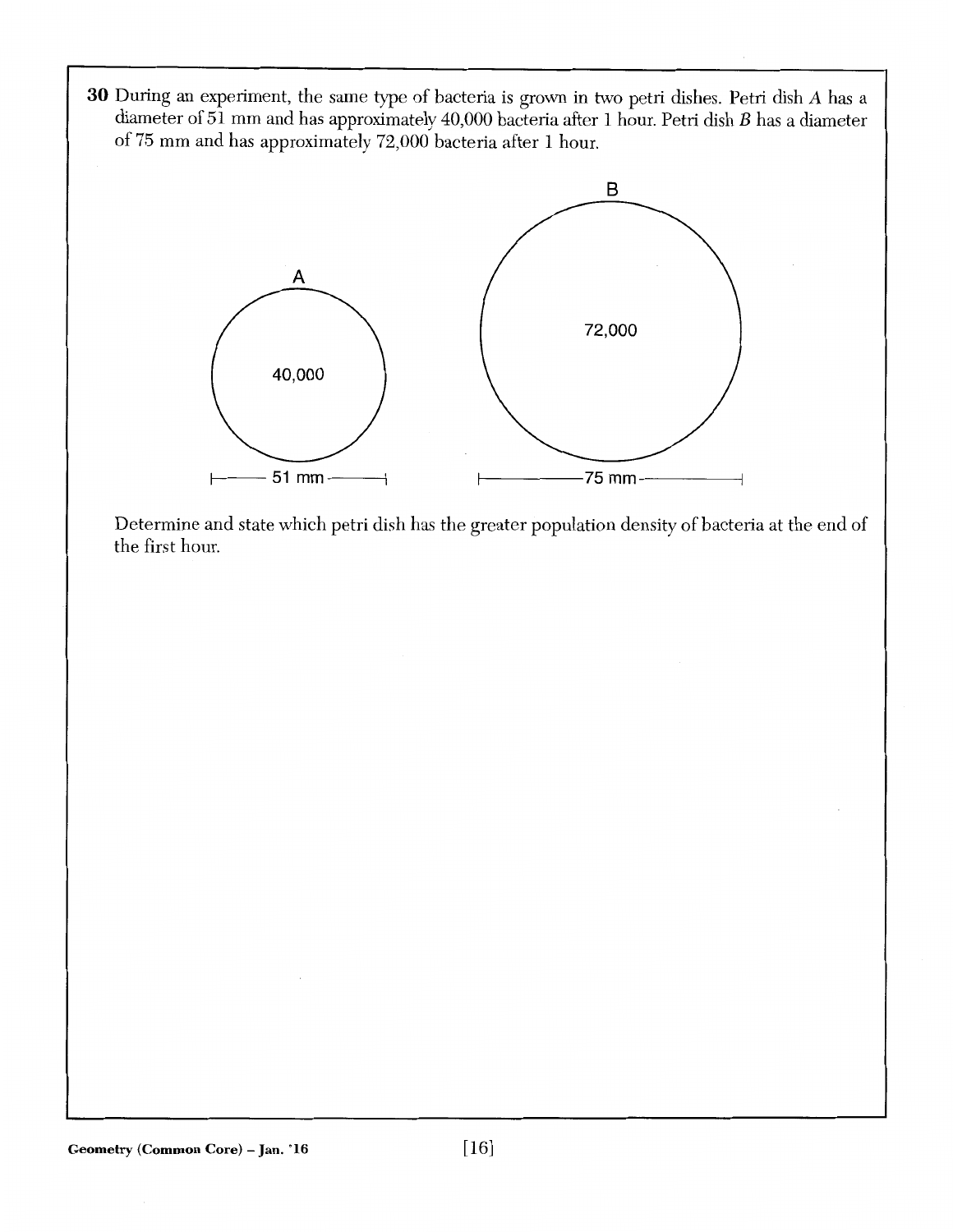31 Line  $\ell$  is mapped onto line  $m$  by a dilation centered at the origin with a scale factor of 2. The equation of line  $\ell$  is  $3x - y = 4$ . Determine and state an equation for line *m*.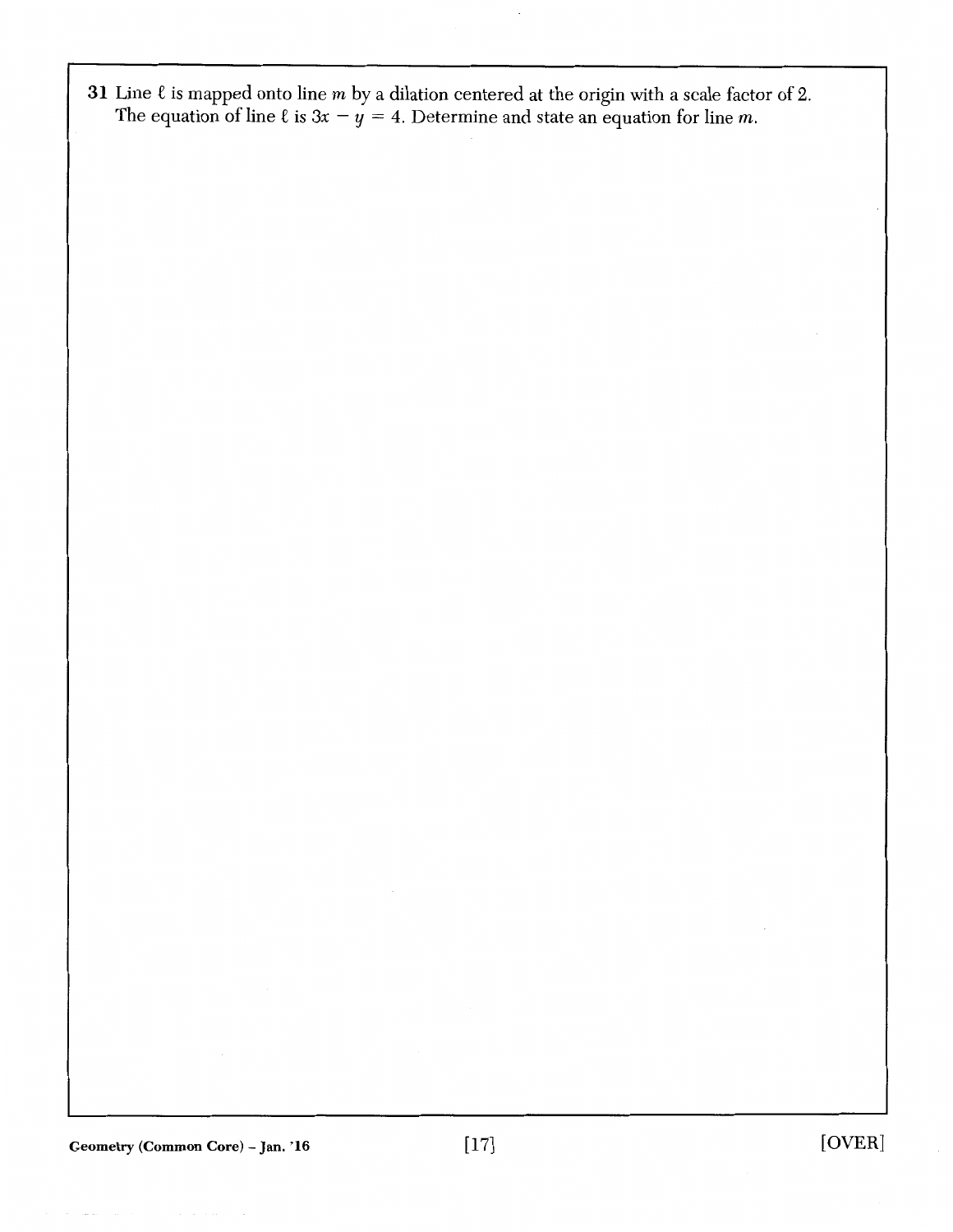## Part III

Answer all 3 questions in this part. Each correct answer will receive 4 credits. Clearly indicate the necessary steps, including appropriate formula substitutions, diagrams, graphs, charts, etc. Utilize the information provided for each question to determine your answer. Note that diagrams are not necessarily drawn to scale. For all questions in this part, a correct numerical answer with no work shown will receive only I credit. All answers should he written in pen, except for graphs and drawings, which should be done in pencil. [12]

32 The aspect ratio (the ratio of screen width to height) of a rectangular flat-screen television is 16:9. The length of the diagonal of the screen is the television's screen size. Determine and state, to the *nearest inch*, the screen size (diagonal) of this flat-screen television with a screen height of 20.6 inches.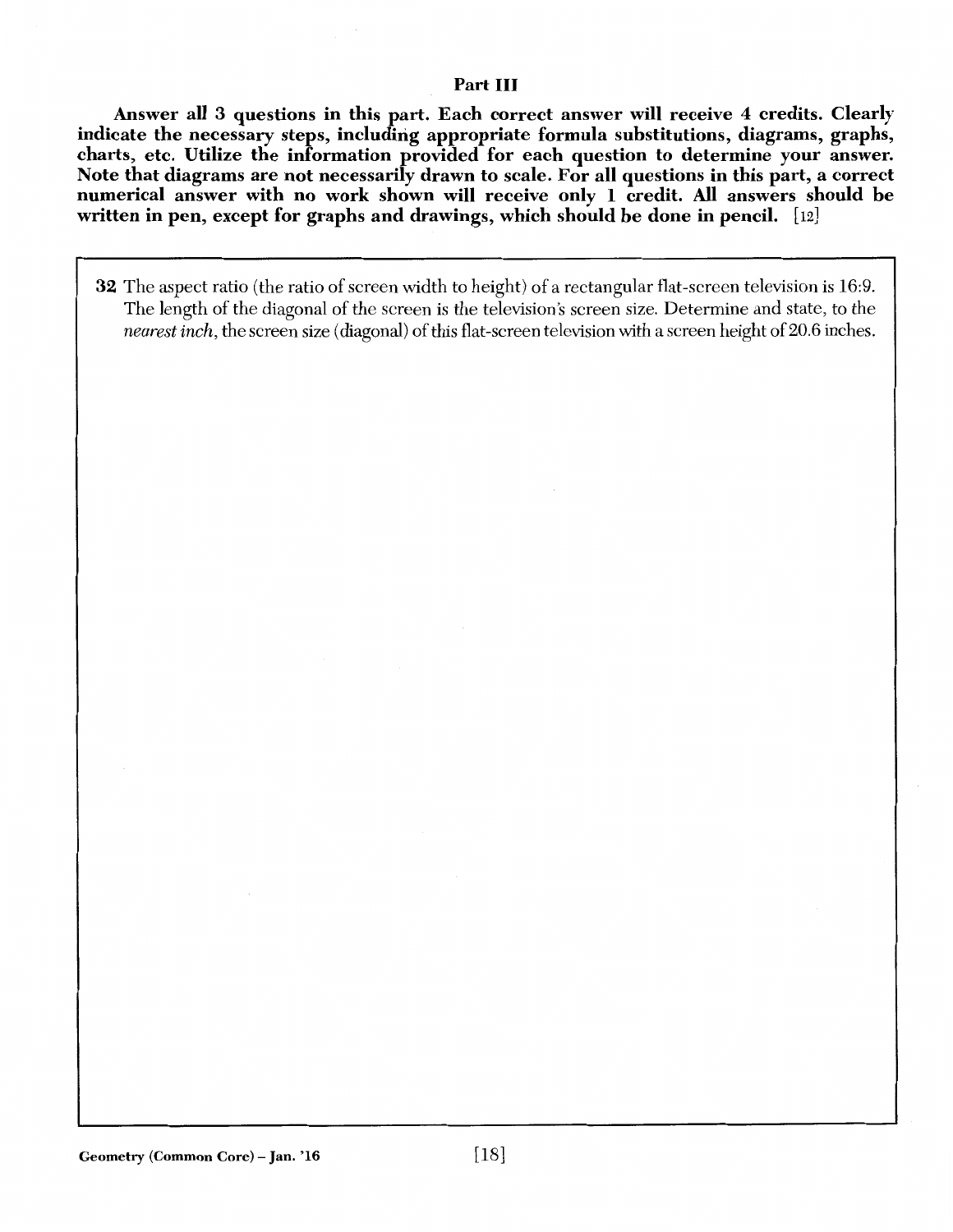33 Given the theorem, "The sum of the measures of the interior angles of a triangle is 180°," complete the proof for this theorem.

![](_page_18_Figure_1.jpeg)

Given:  $\triangle ABC$ 

Prove:  $m\angle 1 + m\angle 2 + m\angle 3 = 180^\circ$ 

Fill in the missing reasons below.

| <b>Statements</b>                                                | <b>Reasons</b>                                                                                                                                                                                                                                                                                                                                                                                                                                                  |
|------------------------------------------------------------------|-----------------------------------------------------------------------------------------------------------------------------------------------------------------------------------------------------------------------------------------------------------------------------------------------------------------------------------------------------------------------------------------------------------------------------------------------------------------|
| $(1) \triangle ABC$                                              | $(1)$ Given                                                                                                                                                                                                                                                                                                                                                                                                                                                     |
| (2) Through point C, draw $\overline{DCE}$ parallel<br>to $AB$ . | (2)<br><u> 1980 - Johann John Harry Harry Harry Harry Harry Harry Harry Harry Harry Harry Harry Harry Harry Harry Harry H</u>                                                                                                                                                                                                                                                                                                                                   |
| (3) $m\angle 1 = m\angle ACD$ , $m\angle 3 = m\angle BCE$        | $(3) \qquad \qquad \overbrace{\qquad \qquad }$<br><u> 1989 - Johann John Stein, markin fan it ferstjer fan it ferstjer fan it ferstjer fan it ferstjer fan it ferstjer</u>                                                                                                                                                                                                                                                                                      |
| (4) $m\angle ACD + m\angle 2 + m\angle BCE = 180^\circ$          | $\qquad \qquad (4) \qquad \qquad \overbrace{\qquad \qquad }^{(4)} \qquad \qquad (4) \qquad \qquad (4) \qquad \qquad (4) \qquad \qquad (4) \qquad \qquad (4) \qquad \qquad (4) \qquad \qquad (4) \qquad \qquad (4) \qquad \qquad (4) \qquad \qquad (4) \qquad \qquad (4) \qquad \qquad (4) \qquad \qquad (4) \qquad \qquad (4) \qquad \qquad (4) \qquad \qquad (4) \qquad \qquad (4) \qquad \qquad (4) \qquad \qquad (4) \qquad \qquad (4) \qquad \qquad (4) \q$ |
| $(5)$ m $\angle$ 1 + m $\angle$ 2 + m $\angle$ 3 = 180°          | $(5)$                                                                                                                                                                                                                                                                                                                                                                                                                                                           |
|                                                                  | <u> 1989 - John Stein, mars et al. (</u>                                                                                                                                                                                                                                                                                                                                                                                                                        |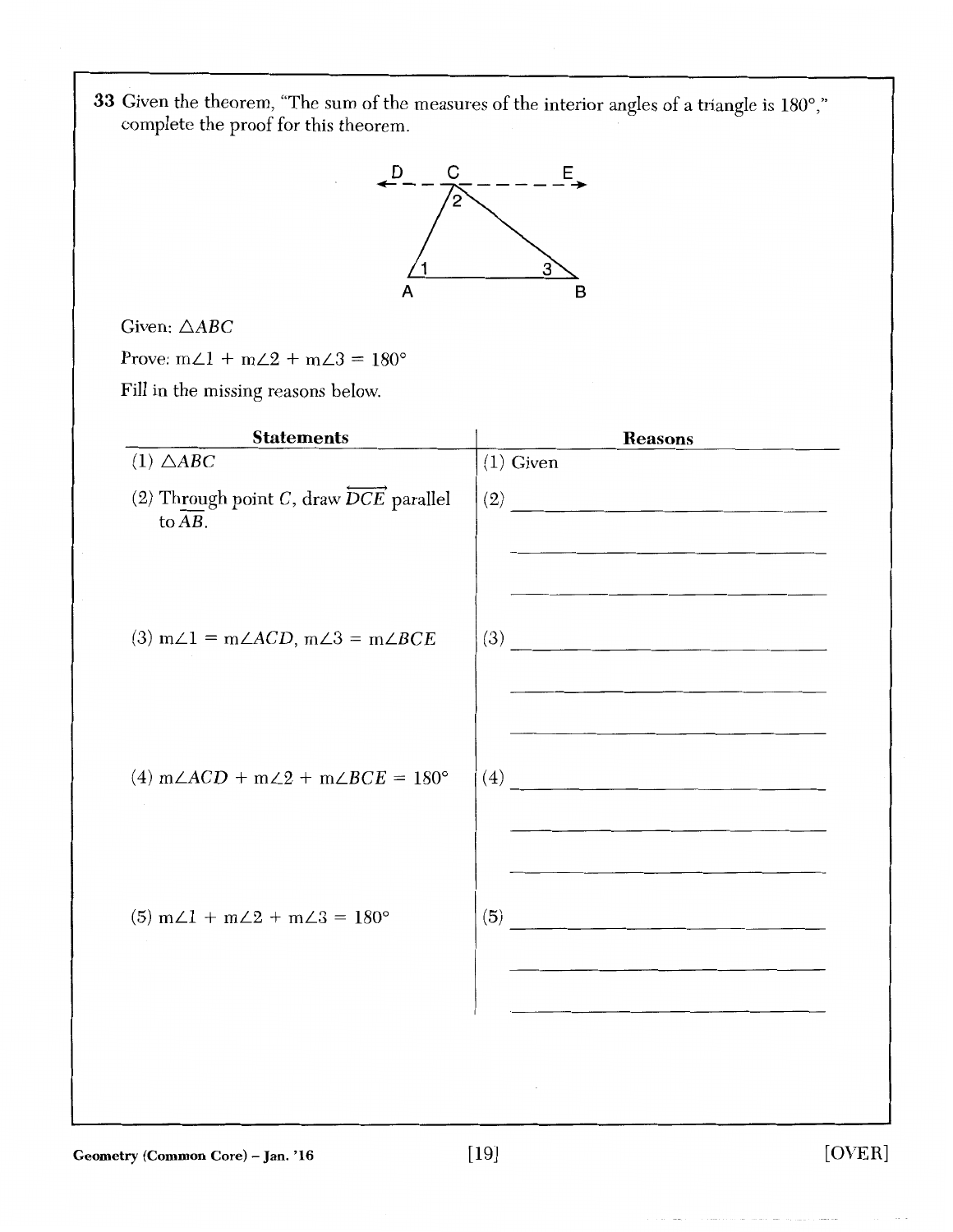![](_page_19_Figure_0.jpeg)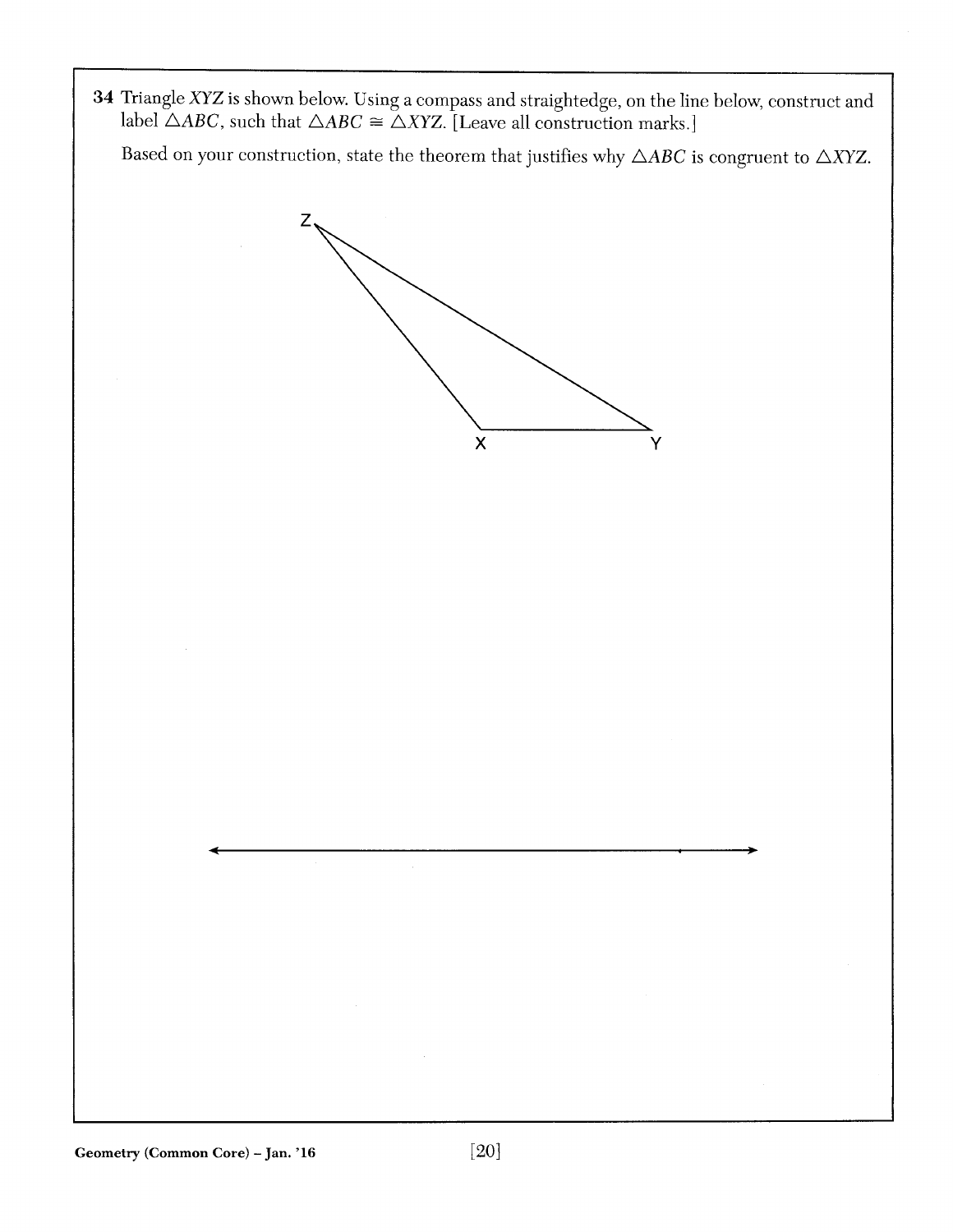## Part IV

Answer the 2 questions in this part. Each correct answer will receive 6 credits. Clearly indicate the necessary steps, including appropriate formula substitutions, diagrams, graphs, charts, etc. Utilize the information provided for each question to determine your answer. Note that diagrams are not necessarily drawn to scale. For all questions in this part, a correct numerical answer with no work shown will receive only 1 credit. All answers should be written in pen, except for graphs and drawings, which should be done in pencil. [12]

![](_page_20_Figure_2.jpeg)